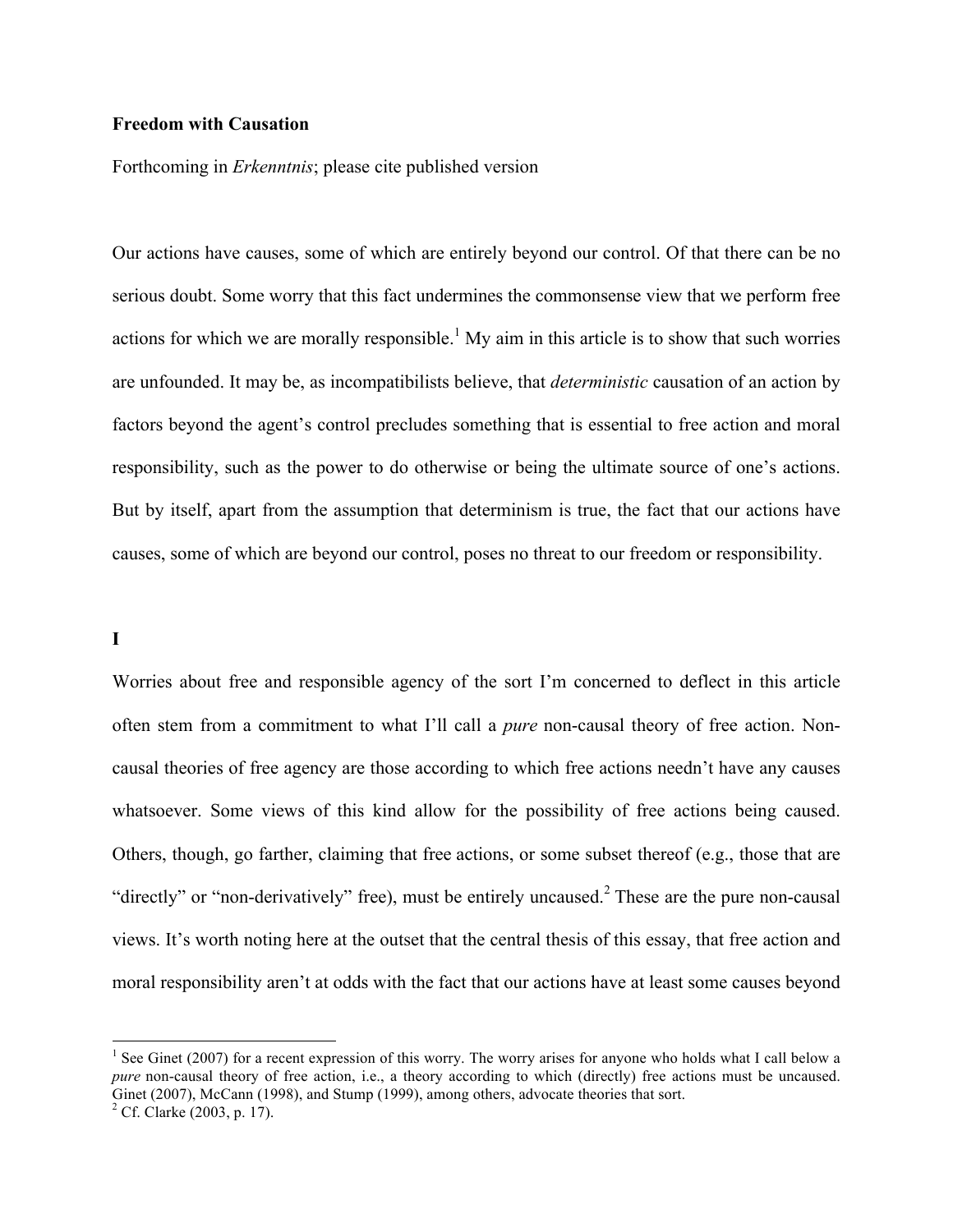our control, isn't established by extant objections to non-causal theories. Moreover, my argument in defense of that thesis won't presuppose that those objections are cogent.

A basic objection to all non-causal theories of free action begins with the observation that actions are events of a very special kind. But what is it that distinguishes actions from other events? One popular answer appeals to causal histories. According to familiar causal theories of action, part of what makes an event an action of some agent is that it is caused in a certain way by the agent's mental states (e.g., his beliefs, desires, and intentions).<sup>3</sup> But if that is what distinguishes actions from other events, free actions obviously couldn't be completely uncaused.

A related but importantly different objection begins with the observation that free actions are typically performed for reasons. But what is it to perform an action *A* for reason *R*? Part of a familiar answer is that *R*, or the agent's apprehension of *R*, is among the causes of the agent's *A*ing.4 Proponents of non-causal theories of free agency predictably eschew this familiar causal answer in favor of a various non-causal accounts of reasons explanations of action. However, it is a matter of considerable controversy whether any of these non-causal accounts are viable.

Yet another objection to non-causal theories begins with the observation that to act freely is to exercise an especially valuable form of control over one's behavior. However, some find it difficult to see how an individual could exercise control over something that was uncaused. So, even if uncaused actions are possible, and even if there is an adequate non-causal account of acting for reasons, it might still seem mysterious how an uncaused event could be a *free* action.5

<sup>&</sup>lt;sup>3</sup> Davidson (1963) advances a causal theory of this sort and numerous others have followed suit. Variants of this standard causal theory appeal to causation by neural realizers of an agent's mental states, or to causation by facts about the agent's mental states, rather than to causation by the mental states themselves. See Mele (2013) for a discussion of these variants.

<sup>&</sup>lt;sup>4</sup> This view is most often associated with Davidson (1963), and, like the more basic causal theory of action of which it's a natural part, has been appropriated and refined by numerous others since.

 $<sup>5</sup>$  See Clarke (2003, pp. 19-21) for an objection along these lines.</sup>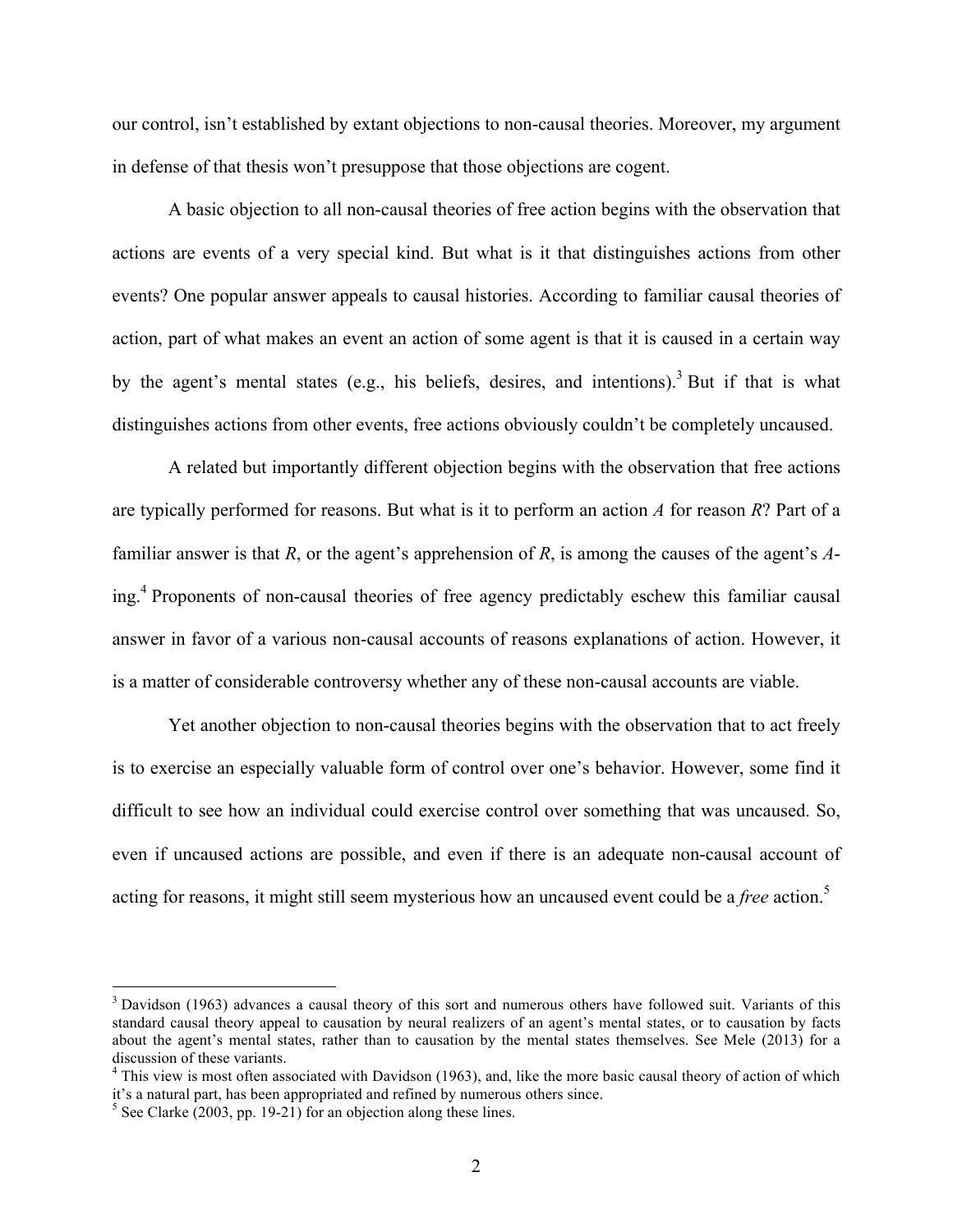Each of the objections just adumbrated pose significant challenges for non-causal theories of free agency. However, none of them undermines the claim that actions with causes can't be free actions. At most they show that events without causes can't be free actions. But to show that our actions having causes, some of which are beyond our control, poses no threat to free and responsible agency, it won't do to show that actions without causes can't be free. We must show, rather, that an action can be a free action for which its agent is morally responsible, even if it was caused in part by factors beyond the agent's control, a task to which I now turn.<sup>6</sup>

## **II**

Consider Nigel, a poll worker in a local election. Though not the most scrupulous individual, Nigel would never tamper with an election just to ensure that his preferred candidate wins. He believes in the democratic process too much. However, Nigel might be willing to tamper with an election, if he were offered a substantial bribe, especially if this would help his preferred candidate get elected. Nigel believes in the democratic process, to be sure, but he also believes in having a healthy bank account. Suspecting that Nigel might be susceptible to a bribe, Clive, an operative of the Democratic Party, offers Nigel a substantial sum to rig the election in favor of the Democratic candidate, which, coincidently, is the very candidate for whom Nigel was planning to vote. At first, Nigel is unsure of what to do. After all, election fraud is a serious offense, and there would be some risk of his getting caught were he to accede to the arrangement. In the end, though, Nigel decides to accept the offer and to rig the election for the Democratic candidate.

 $6$  I'll assume in what follows that free action is possible. But this assumption isn't necessary. If free action isn't possible, my thesis can be understood as the claim that our actions having at least some causes beyond our control isn't itself among the considerations that establish the impossibility of free action.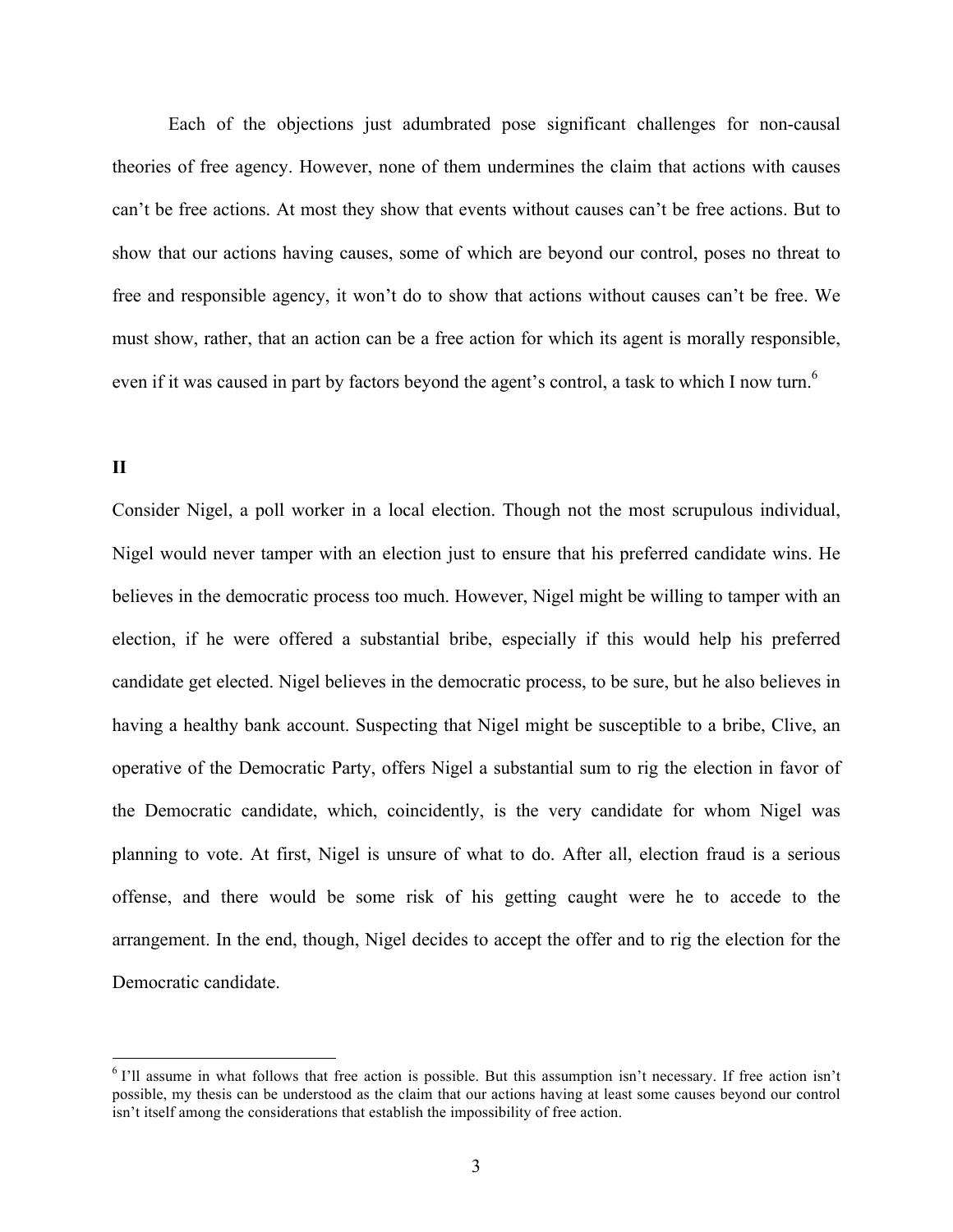If there are uncaused actions, Nigel's decision to rig the election for the Democratic candidate isn't one of them. Among its causes, I'll argue, is Clive's act of bribing Nigel. That Clive's action is among the causes of Nigel's decision is suggested by the presence of several causal indicators, relations indicative of a causal connection between two events.<sup>7</sup>

Effects often counterfactually depend on their causes, cases of preemption being notable exceptions. Effects also typically counterfactually vary with their causes; i.e., had the cause been slightly different, the effect would have been relevantly different as well. Causes generally increase the probability of their effects in the following way: the probability that the effect would occur given the cause was higher than the probability of the effect's occurring would have been if, holding everything else fixed, the cause hadn't occurred. Causes also explain their effects and are a means to their effects. While some of these causal indicators aren't necessary conditions for causation, their joint presence strongly suggests a causal connection between two events. We would expect them all to be present in ordinary cases of causation (e.g., those not involving preemption), but would expect few, if any, to be present in cases in which two events are causally independent of one another. As it happens, they are all present in the story about Nigel.

Consider, first, counterfactual dependence. Given Nigel's respect for the democratic process, he would never have decided to rig the election unless he were offered a substantial sum in return, and no one else was waiting in the wings to bribe him had Clive failed to do so. Nigel's decision to rig the election thus obviously counterfactually depends on Clive's bribing him; if Clive hadn't offered Nigel the money, Nigel wouldn't have decided to rig the election.

Consider, next, counterfactual variance. The content of Nigel's decision clearly counterfactually varies with the content of Clive's offer. If Clive had made a different offer—if,

<sup>&</sup>lt;sup>7</sup> Cf. Schaffer (2000, pp. 166-170), who appeals to causal indicators in arguing for the possibility of trumping preemption, and Mellor (1995, pp. 58-66), who appeals to them in arguing for the possibility of indeterministic causation.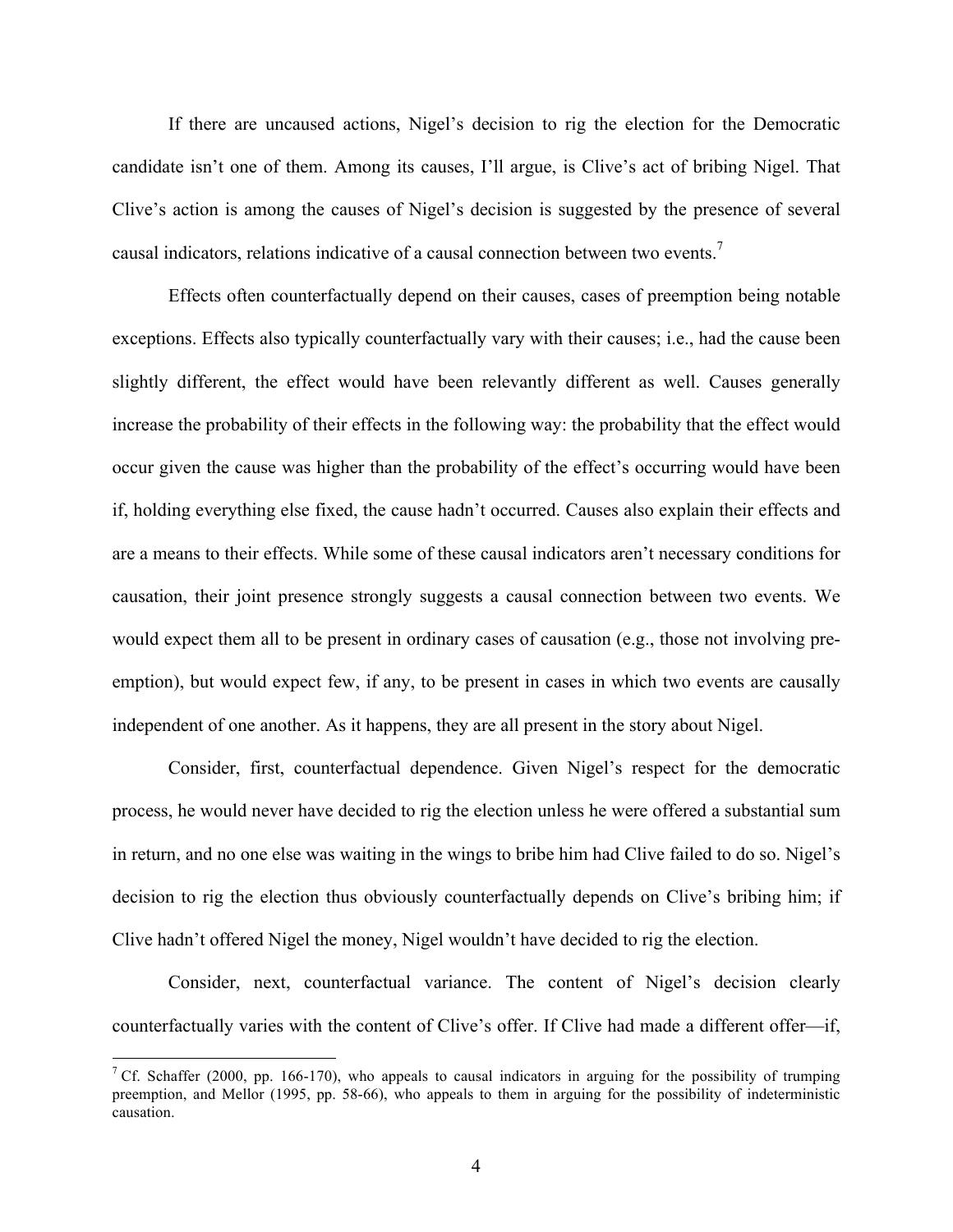for example, he had offered Nigel money to fix the election for the Republican Party's candidate instead—Nigel presumably wouldn't have decided to rig it for the Democrats. He would either have decided not to rig the election, or he would have decided to rig it for the Republicans.

Consider also the relationship between causation and probabilities. Given Nigel's commitment to the democratic process, it's safe to say that the probability of his deciding to rig the election in the absence of a bribe was close to zero. So, as long as no one else was waiting in the wings to offer Nigel a bribe if Clive failed to do so, Clive's offer undoubtedly raised the probability that Nigel would decide to rig the election. While it may not have *ensured* that Nigel would decide as he did, it presumably did make the decision to rig the election more likely than it would have been if, holding everything else fixed, Clive hadn't offered Nigel the bribe.

Clive's offer also helps explain Nigel's decision to rig the election for the Democratic candidate. If someone asked why Nigel decided as he did, especially given his well-known commitment to the democratic process, a good answer to the question would surely make reference to the fact that Clive offered Nigel a substantial sum to fix the election.

Finally, Clive's offer was clearly a means to the end of getting Nigel to decide to rig the election for the Democratic candidate. If the Democratic candidate wanted to get Nigel to (decide to) rig the election in her favor, one among several ways of doing so would be to have her assistant, Clive, offer Nigel a bribe, which, we may imagine, is exactly what she did.

It's thus quite plausible that Clive's action is among the causes of Nigel's decision to rig the election for the Democratic candidate. Now, let's suppose, for the sake of argument, that Nigel had no control over whether Clive offered him the bribe. Does all this mean that Nigel didn't freely decide to rig the election or that he isn't morally responsible for deciding as he did?

5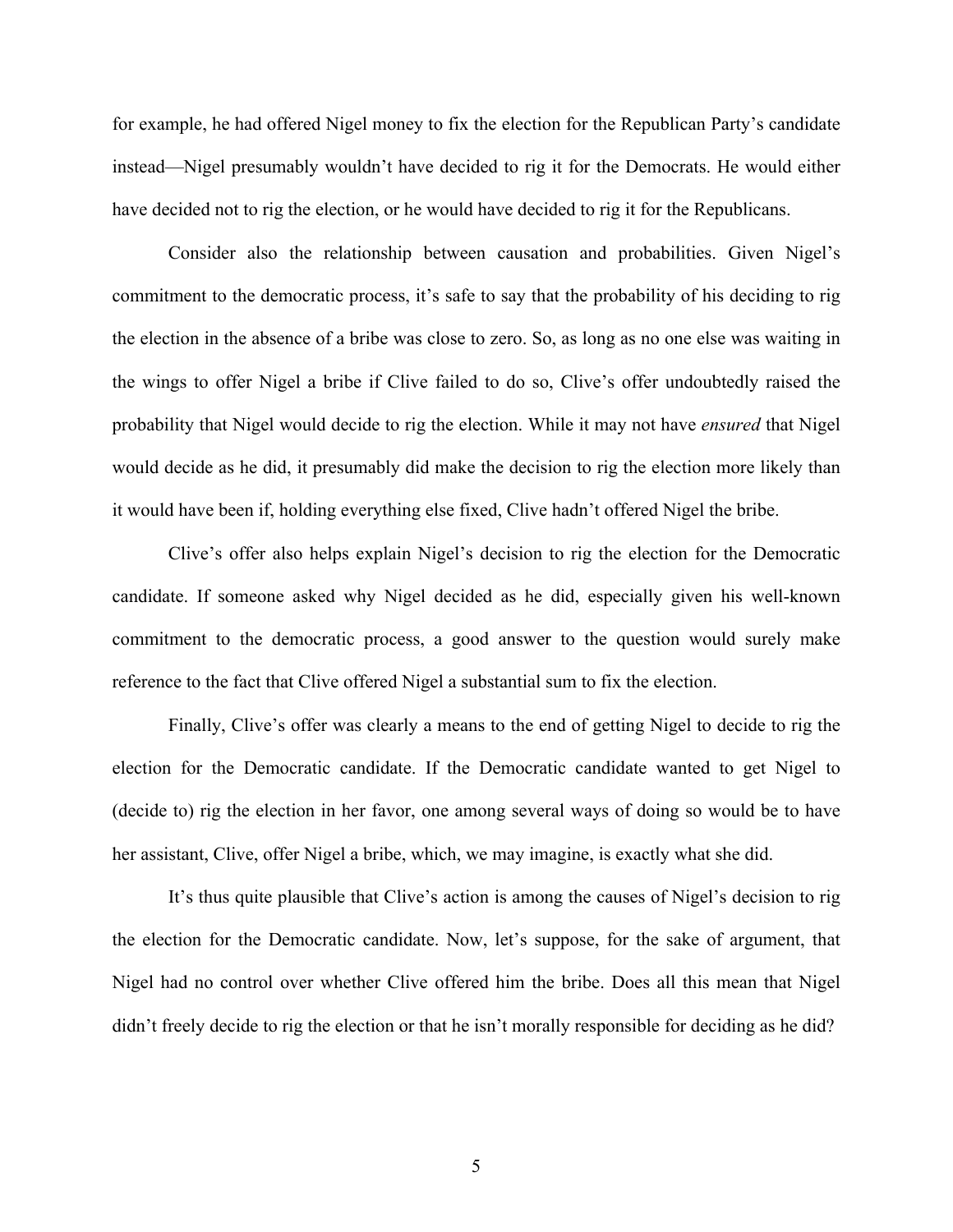It isn't obvious that it does. The fact that Clive's offer is among the causes of Nigel's decision is compatible with the assumption that, in deciding as he did, Nigel exhibited a number of basic features that, while not all individually necessary, are members of a collection of jointly sufficient conditions for free action and moral responsibility. For instance, it's compatible with Nigel being a normal, sane, morally competent, fully informed, uncoerced agent, who was suitably responsive to reasons, and who has and regularly exercises powers of self-control. Moreover, as I'll argue in more detail momentarily, the fact that Clive's offer is among the causes of Nigel's decision is also compatible with Nigel having it within his power at the time to do otherwise than decide to rig the election, and with his being in an important sense "ultimately responsible" for his decision. But if Nigel had the basic agential features just mentioned, and if he could have refrained from deciding as he did, and if he is indeed ultimately responsible for his decision, there would seem to be little reason to doubt that he made the decision freely and that he bears at least some moral responsibility for it. I conclude that Nigel's decision to rig the election may have been a free action of his for which he can be morally responsible, the fact that among its causes was an event over which he had no control notwithstanding.

### **III**

I'll consider some objections to this claim and to my argument for it shortly. But first, I should like to pause briefly to shore up certain aspects of the argument. In particular, I should like to elaborate on and further defend my claim that, at and leading up to the time of decision, Nigel may very well have satisfied a number of crucial conditions for free action and moral responsibility, even though his decision was caused in part by circumstances beyond his control. My claim that the etiology of Nigel's decision is compatible with his satisfying a number of

6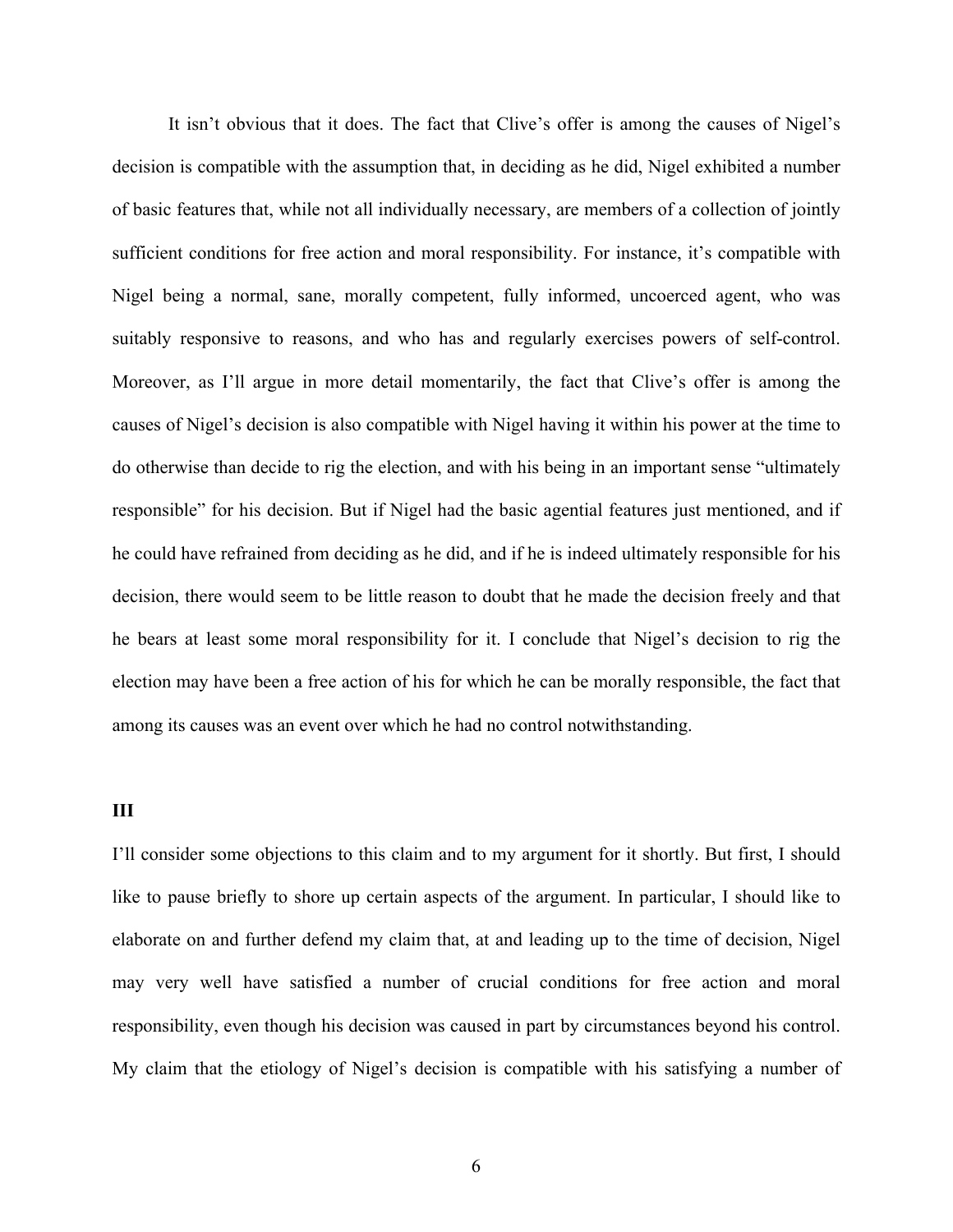basic elements of a collection of jointly sufficient conditions for free action and moral responsibility, such as being sane, morally competent, well informed, suitably responsive to reasons, and so on, is perhaps not especially controversial. However, my claim that the causal history of Nigel's action is compatible with his having the power at the time to do otherwise and with his being ultimately responsible for what he did merits further attention.

Consider, first, the power to do otherwise. An agent who performed an action *A* had it within his power to do otherwise than *A* provided he had both the ability and the opportunity to avoid *A*-ing. That *A* was caused in part by prior states and events over which the agent had no control is thus compatible with the agent having it within his power to do otherwise than *A* if and only if it's compatible with the agent having both the ability and the opportunity to avoid *A*-ing. As I'll now argue, we have every reason to think that an agent can have both the ability and the opportunity to avoid *A*-ing, and thus that it can be within the agent's power to avoid *A*-ing, even if circumstances over which the agent had no control are among the causes of his *A*-ing.

An agent can retain an ability to perform an action even in cases in which prior states and events *ensure* that he won't exercise that ability. For example, by locking a proficient swimmer in an empty room for an hour, I may ensure that the swimmer won't swim during that period of time. However, I wouldn't thereby divest him of his ability to swim. He retains that ability even though circumstances obtain that prevent him from exercising it. Given this fact, it's plausible to think that an agent's having the ability to do something other than what he actually did is compatible with his behavior being caused in part by prior states and events.<sup>8</sup>

<sup>&</sup>lt;sup>8</sup> Matters are complicated somewhat by the fact that there may be different kinds of abilities. For instance, Mele (2006, p. 18) distinguishes between general and specific abilities. Mele would say that the swimmer in my example retains a general ability to swim, where this is understood as having certain capacities and skills, though he lacks a specific ability to swim, i.e., the ability to exercise the relevant capacities and skills in his actual circumstances. For those who distinguish between different kinds of ability, my claim is that an agent may possess a general ability (to use Mele's terminology) to do otherwise, even if prior causes ensure that he won't exercise it.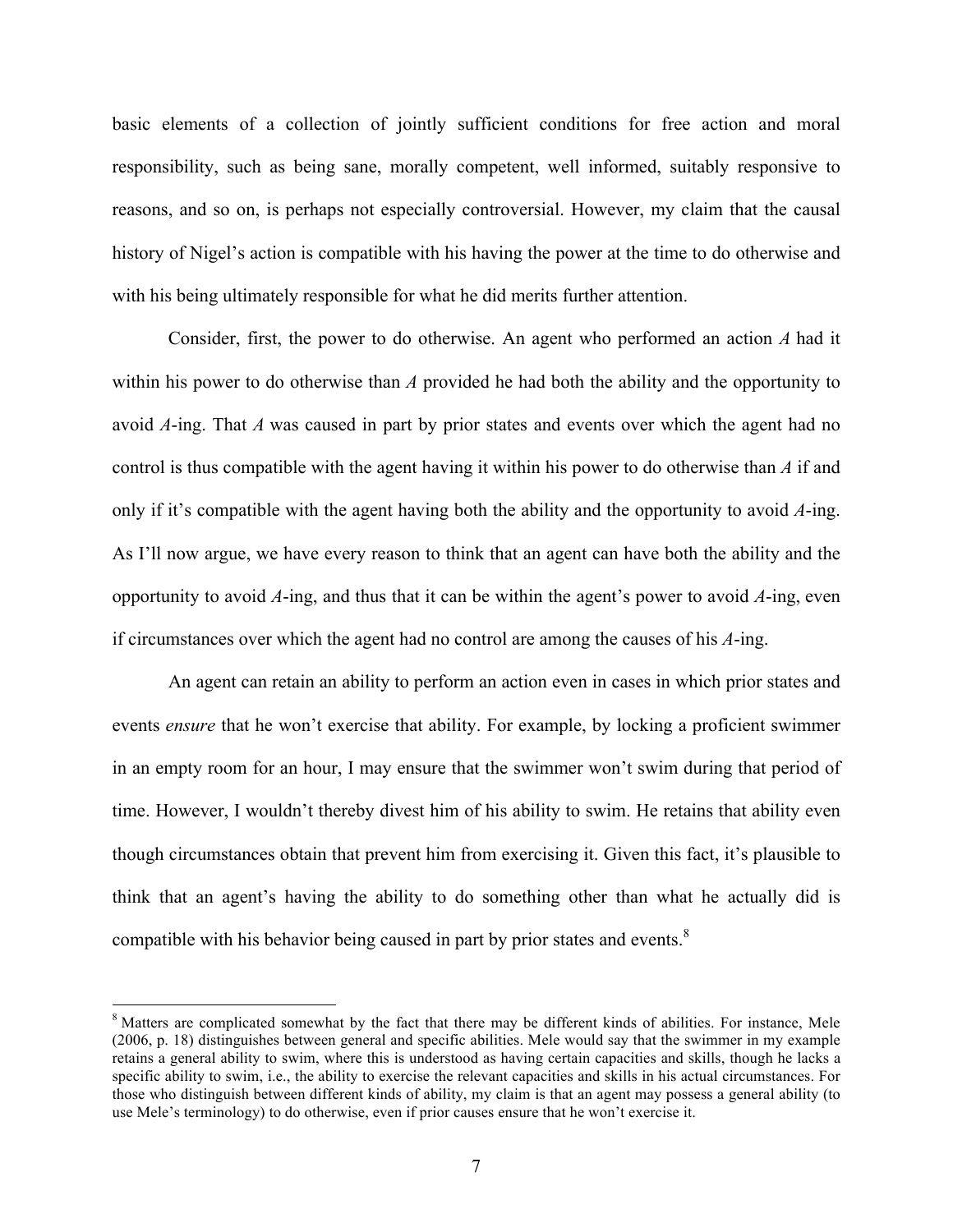An agent's having the opportunity to do otherwise is also compatible with his behavior being caused by prior states and events. To see this, return to our example. Nigel did give serious consideration to playing it safe and rejecting Clive's offer, and there doesn't seem to have been anything preventing him from making a different decision than the one he actually made. There weren't any obvious barriers to Nigel making a different decision; no nefarious neurosurgeons or peremptory puppeteers were waiting in the wings to ensure that he decided as he did, he didn't suffer from any mental illnesses that would compel him to do what he did, etc. Moreover, we may suppose that it wasn't determined in advance that Nigel would decide to rig the election. That is, we may suppose that it was consistent with the past and laws of nature that he make a different decision than the one he in fact made. We thus seem to have every reason to suppose that Nigel had the opportunity to do otherwise than decide to rig the election for the Democratic candidate, despite the fact that his actual decision to do so was caused by prior states and events.

Having the power to avoid performing an action is compatible with the action being caused in part by preexisting circumstances. That Nigel's decision was caused in part by Clive's offer therefore isn't at odds with its being within Nigel's power at the time to decide otherwise.

Let's turn now to ultimate responsibility. Some incompatibilists about freedom and determinism insist that for an action to be up to its agent in the sense required for free action and genuine, desert-entailing moral responsibility, the agent must be the ultimate source of, and must be ultimately responsible for, that action in a way he couldn't be if determinism were true.<sup>9</sup> Now, there's a way of understanding this proposed ultimacy condition according to which it requires that nothing for which the agent isn't responsible be among the causes of the agent's behavior.<sup>10</sup>

<sup>&</sup>lt;sup>9</sup> See, in particular, Kane (1996). Compatibilists too might insist that free and responsible agency requires being in some sense the source of our actions, though they will, of course, insist that this doesn't require the falsity of determinism. For a discussion of this issue from a compatibilist perspective, see Fischer (2006).

 $10$  Cf. Klein (1990, p. 51) and Stump (1999, p. 414).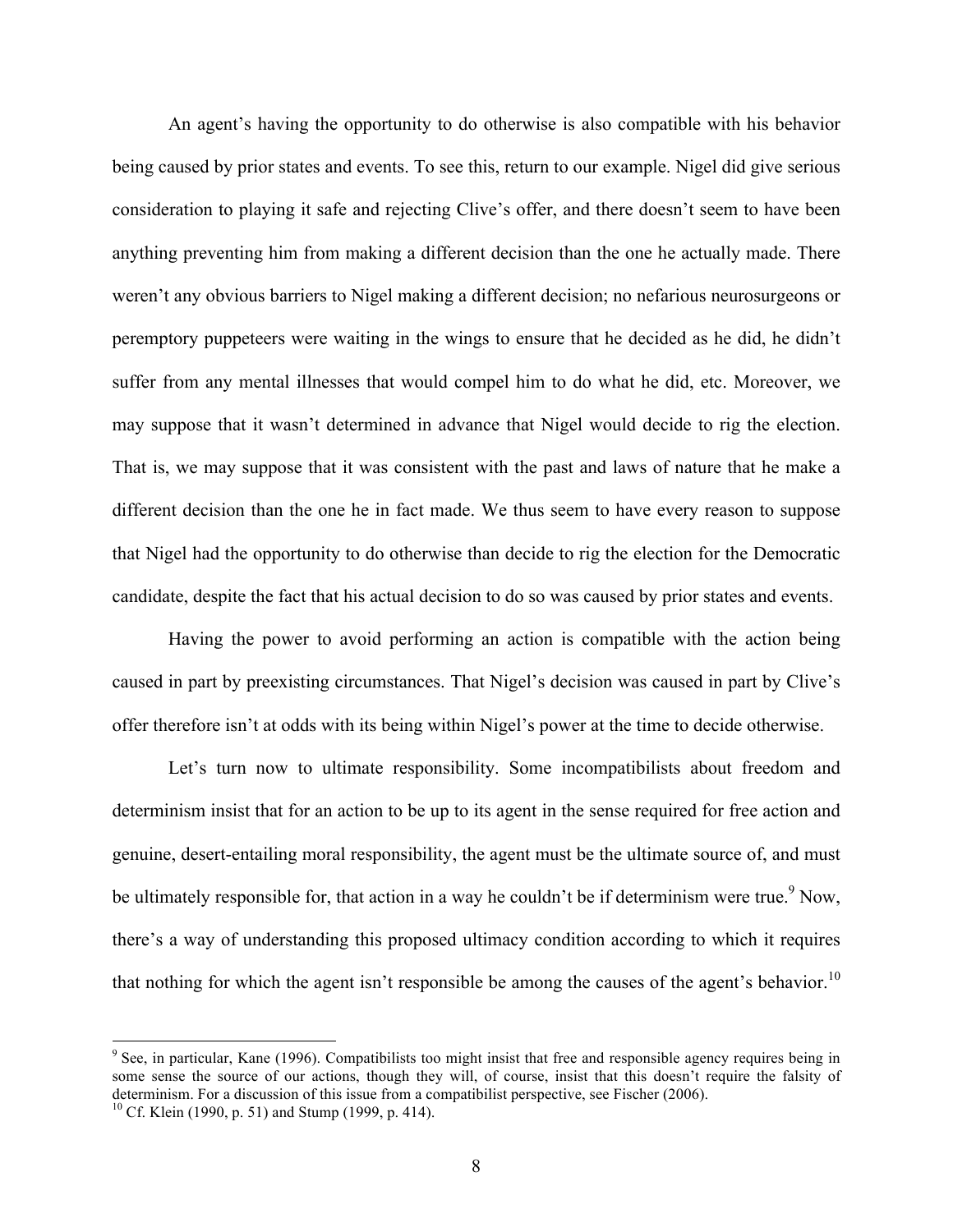Understood in this way, though, the condition is the very point at issue. There is, however, another way of understanding the condition according to which what's required is that the agent be a self-determining source of his behavior in the sense that nothing external to him and beyond his control settles in advance which intentional actions he will perform.<sup>11</sup>

The fact that an agent's conduct was caused in part by circumstances beyond the agent's control is compatible with the agent being self-determined in this sense and thus with his being ultimately responsible for his behavior. Nowadays it's widely agreed that causation needn't be deterministic. One state or event can be among the causes of another without determining it, and even when all the causes of an outcome have been enumerated, it still needn't be the case that they jointly determine that outcome.<sup>12</sup> We can see this by again briefly considering the relation between Clive's offer and Nigel's decision. We have supposed that Clive's offering Nigel the money didn't ensure, and thus didn't determine, that Nigel would decide as he did. More generally, we have supposed that it was consistent with the past up to the time of decision and the laws of nature that Nigel makes a different decision. It therefore wasn't determined in advance that Nigel would decide to rig the election for the Democratic candidate. But this observation doesn't diminish the force of the earlier argument that Clive's offer is among the causes of Nigel's decision, since all the features of the scenario indicating a causal relation between these two events obtain regardless of whether Nigel's decision was predetermined by antecedent circumstances. So, while Nigel's decision wasn't uncaused, nothing for which he isn't responsible settled in advance what he would do. There is, then, a sense in which Nigel determined for himself what he would do and is ultimately responsible for the decision he made.

<sup>&</sup>lt;sup>11</sup> This is, roughly, how Kane understands the ultimacy condition. See, e.g., Kane (1996, p. 35).<br><sup>12</sup> Defenses of non-deterministic causation abound. See Anscombe (1981), Mellor (1995 ch. 5), and van Inwagen (1983, pp. 138-140) for a sampling. The remarks that follow are reminiscent of Mellor's defense of indeterministic causation.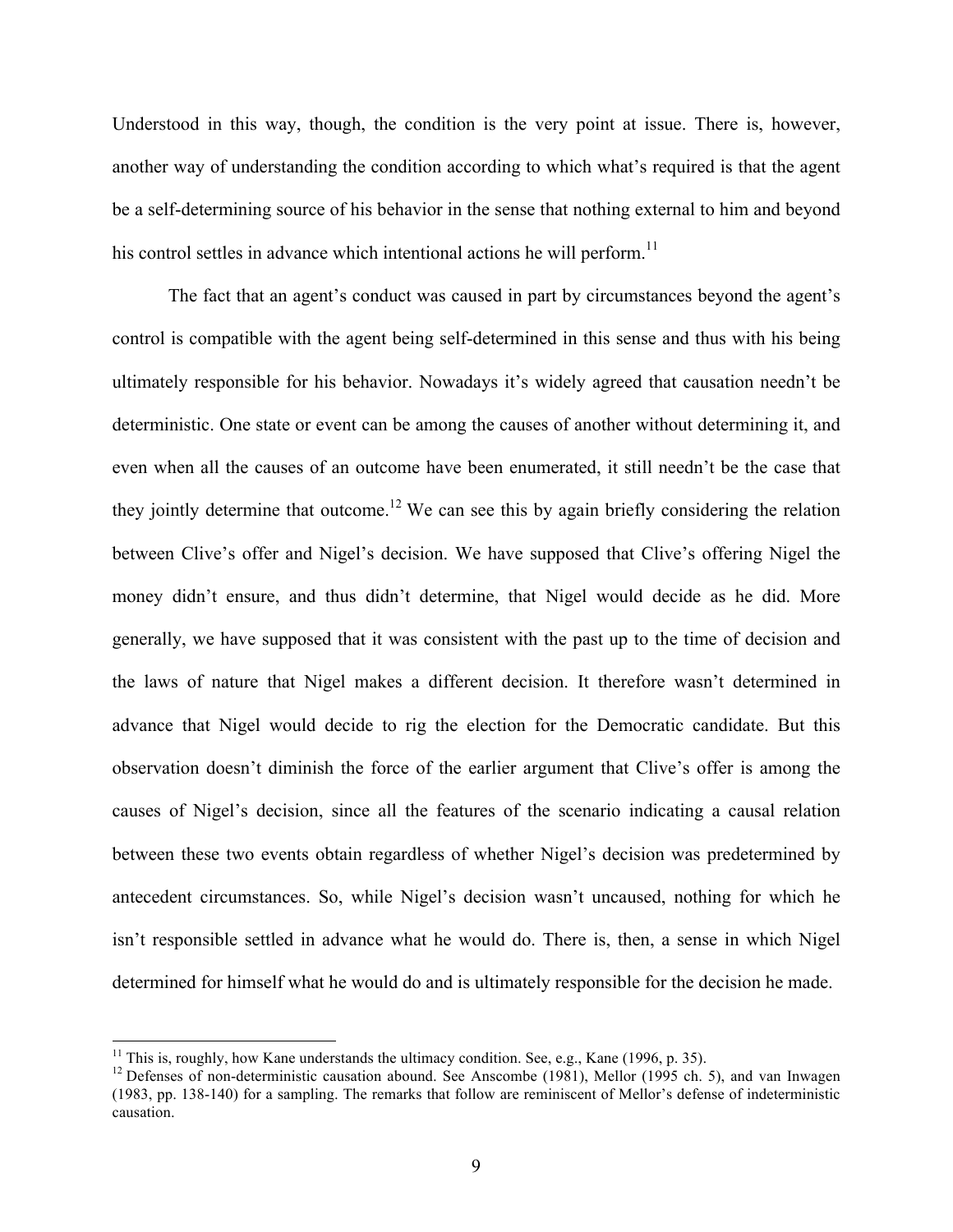Nigel, we may suppose, had it within his power at the time to do otherwise than decide to rig the election for the Democratic candidate, and he is ultimately responsible, in the sense just identified, for his decision. But if it was within his power to decide differently, and if he is ultimately responsible for his decision, then given our background assumption that Nigel is a sane, morally competent individual, who is responsive to reasons, has ordinary powers of self control, and who knew at the time what he was doing and that it was unethical, there seems to be no reason to doubt that Nigel's decision was a free action for which he can be morally responsible, despite the fact that it was caused in part by an event over which he had no control.

#### **IV**

"Causation," says Ned Hall (2004, p. 225), "understood as a relation between events, comes in at least two basic and fundamentally different varieties," dependence and production. The dependence relation "is simply…counterfactual dependence between wholly distinct events," whereas the production relation is instantiated when one event "helps to generate or bring about or produce" another. According to Hall, dependence and production typically go together, which helps to explain why we often fail to distinguish them. They can, however, come apart. There can be production without dependence, for example. Assuming this is right, it could be objected that my argument establishes at most that it's possible for there to be free actions that causally *depend* on antecedent states and events over which agents have no control, but that the argument doesn't establish the further claim that it's possible for there to be free actions that are causally *produced* by antecedent circumstances over which agents have no control. It's clear, for example, that Nigel's decision to rig the election causally depends on Clive's having offered him the bribe, and that, even so, Nigel may have made the decision freely and may be responsible for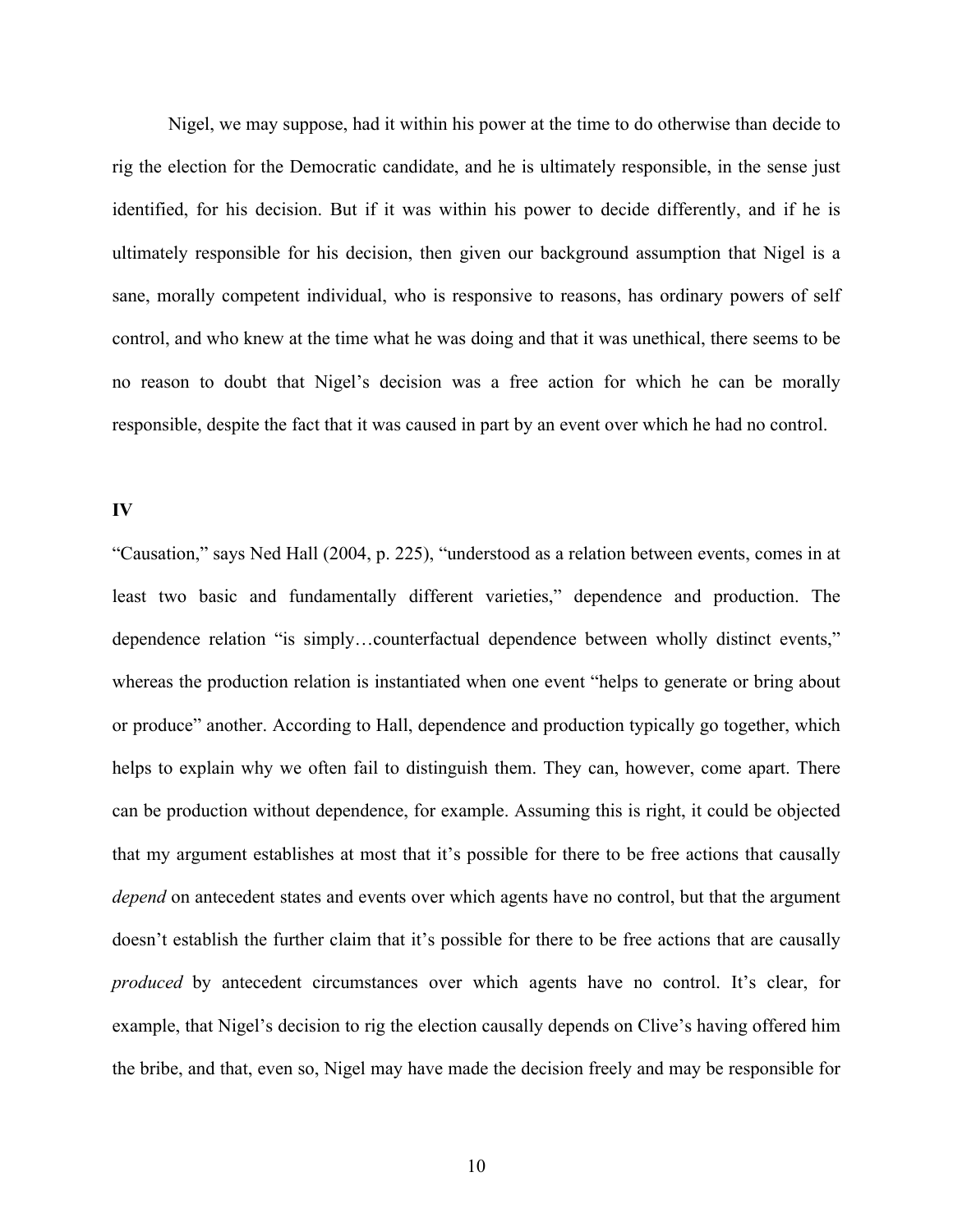it. It's less clear, however, that Clive's having offered the bribe is among the circumstances that causally produces Nigel's decisions, and even less clear that the decision could still be a free decision for which Nigel bears some moral responsibly had it been casually produced, even indeterministically, by factors beyond Nigel's control. What to make of this objection?<sup>13</sup>

Before answering the question, it's worth pointing out that even if the objection were successful, the resulting position would still be significant. If, as I have argued, we can perform free actions that causally depend on antecedent states and events that are beyond our control, then our commonsense view of ourselves as free agents who are morally responsible for some of our behavior needn't be disturbed by the fact that our actions are without a doubt causally dependent on numerous circumstances, many of which are entirely beyond our control.

That said, I don't think the objection succeeds. If there are indeed two fundamentally different kinds of causation, as Hall contends, I believe my arguments are applicable to both. An agent can satisfy the jointly sufficient conditions for free action identified at the end of section two, even if his action causally depends in part on circumstances beyond his control, and even if those circumstances are among the things that indeterministically produce his action.

To see this, suppose that an agent *S* performs some action *A*, and that *S*'s *A*-ing was indeterminstically caused (i.e., produced) in part by some prior event *c* over which *S* had no control. This fact is compatible with *S* being a normal, sane, morally competent, fully informed, uncoerced agent, who was suitably responsive to reasons at the time, and who has and regularly exercises powers of self-control. It's also compatible with *S* having it within his power to avoid *A*-ing, for reasons outlined in section three, and with *S* being ultimately responsible for his behavior, in the sense that nothing for which *S* isn't responsible settled in advance whether *S* would *A*. But if *S* is indeed a normal, sane, morally competent, fully informed, uncoerced agent,

<sup>&</sup>lt;sup>13</sup> Thanks to an anonymous referee for raising this objection and pressing me to address it.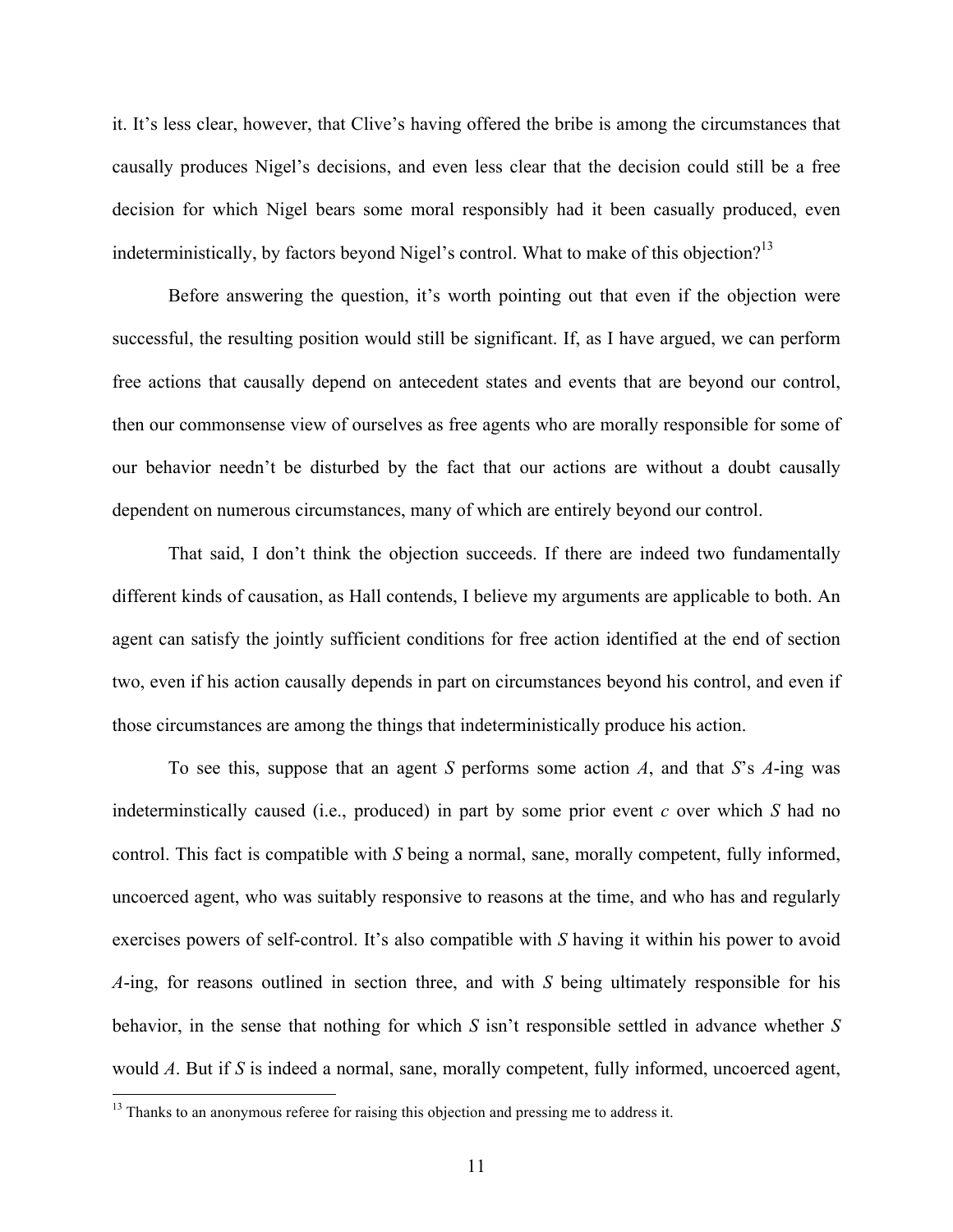who is suitably responsive to reasons, has and regularly exercises powers of self-control, had it within his power at the time to avoid *A*-ing, and is ultimately responsible (in the relevant incompatibilist sense) for *A*-ing, there would seem to be little reason to doubt that *S* freely *A*-ed and that *S* may bear at least some moral responsibility for *A*-ing, despite the fact that *A* was causally produced in part by an event over which *S* had no control.

A slight variation of our story about Nigel illustrates these claims. Everything is the same as in the original version of the story, except this time let's imagine that someone else was waiting in the wings to offer Nigel the bribe in the event that Clive failed to offer it. In this version of the story, Clive's offer is arguably still among the causes of Nigel's decision, despite the fact that the decision doesn't counterfactually depend on that offer. Clive's offer still makes the decision to rig the election more likely than it would have been if, holding everything else fixed, including the non-occurrence of the counterfactual bribe, Clive hadn't offered Nigel the bribe. The offer is still a means to the end of getting Nigel to make a decision to rig the election, and the fact that Clive made the offer still helps to explain why Nigel decided as he did. In short, it's still true that Nigel decided as he did in part *because* Clive bribed him. These observations suggest that, in both versions of the story, Clive's offer is among the circumstances that causally produce Nigel's decision. But given our assumption that nothing causally *determined* that Nigel would decide as he did, I see no reason to suppose that this fact itself is inconsistent with the claim that Nigel made his decision freely and is at least partly to blame for it.

**V**

Perhaps, though, a reason isn't far to seek. Carl Ginet doubts whether it's "possible for there to be an action that was indeterministically caused by an antecedent event and also such that it was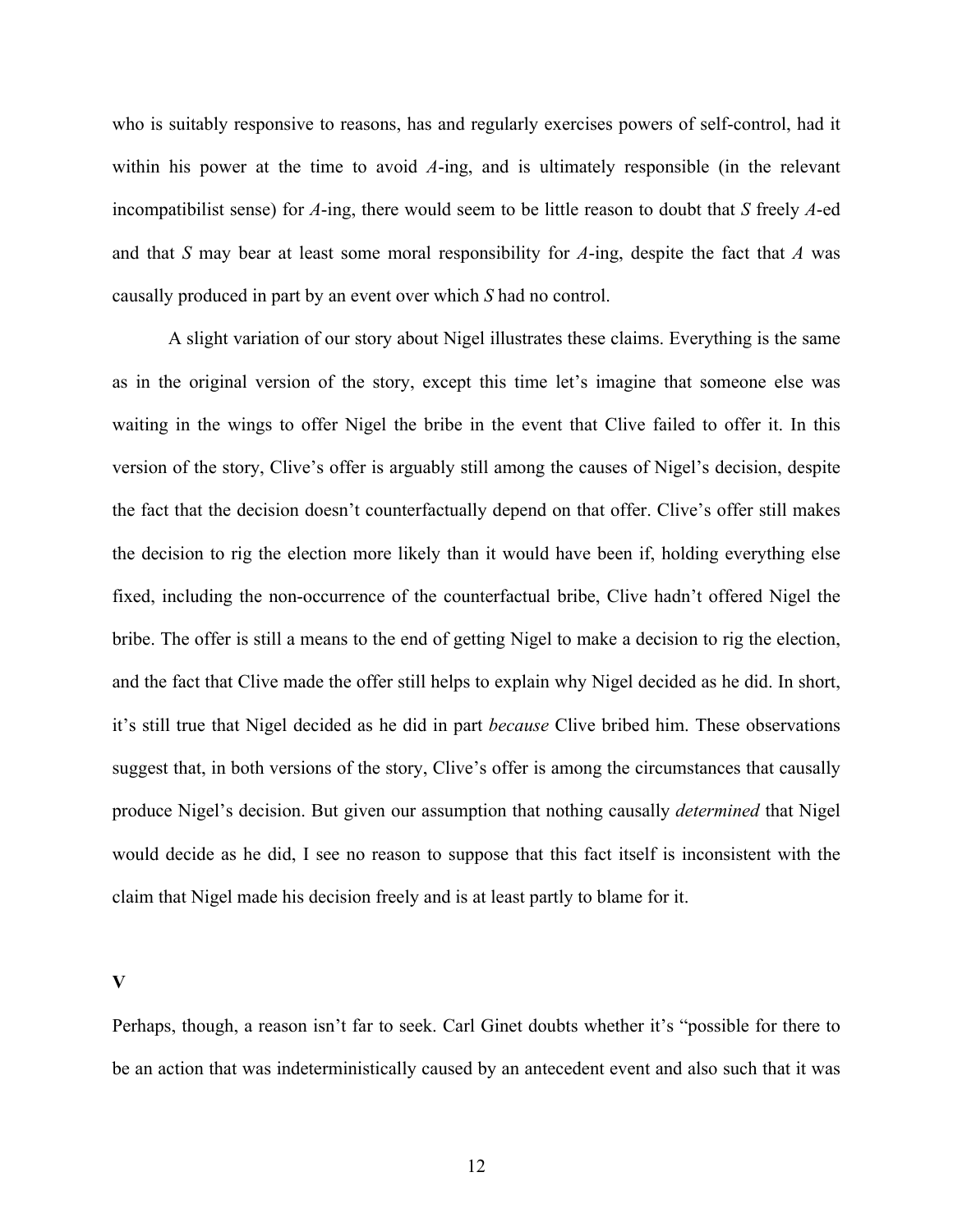up to the agent at the time of the action whether that action would be caused by that antecedent event" (2007 p. 252).<sup>14</sup> If Ginet's doubts on this matter are well founded, it could spell trouble for the position defended in this article. If an agent's actions are caused by antecedent events, and if, as Ginet contends, this entails that it wasn't up to the agent at the time of action whether those antecedent events cause his actions, it's difficult to see how it could nevertheless be partly up to the agent at the time of action whether he behaves as he does. On the basis of these reflections, Ginet concludes that actions caused by antecedent circumstances beyond the agent's control aren't up to the agent (p. 254), and, presumably, if our actions aren't even partly up to us, they aren't free actions for which we deserve praise, blame, punishment, or reward.

Whereas Ginet doubts the possibility of there being an action that was indeterministically caused by an antecedent event and also such that it was up to the agent at the time of the action whether that action would be caused by that event, I think this is entirely possible. A bit more precisely, I think that an action can be indeterministically caused by antecedent states and events and, even so, that it can be partly up to the agent at or immediately prior to the time of action whether those states and events are among the causes of his action. And, I believe this is so regardless of whether it's causal dependence or causal production that's at issue.

Suppose one event *c* indeterministically causes a second event *e* that isn't deterministically caused by anything else*.* I suggest that it was partly up to an agent whether *c* caused *e*, if there was something the agent could have done (i.e., had it within his power to do) to prevent  $e$  but not  $c$ <sup>15</sup>. Reflection on the following example supports this suggestion.

<sup>&</sup>lt;sup>14</sup> See O'Connor (2000, p. 29) and van Inwagen (1983, p. 149) for similar worries.<br><sup>15</sup> Unless otherwise noted, claims about what an agent "could" have done or "can" do should be understood as claims about what it's within the agent's power to do. I shall also be focusing solely on intentional actions, things agents do meaning to do them, the likely consequences of which the agent is fully aware.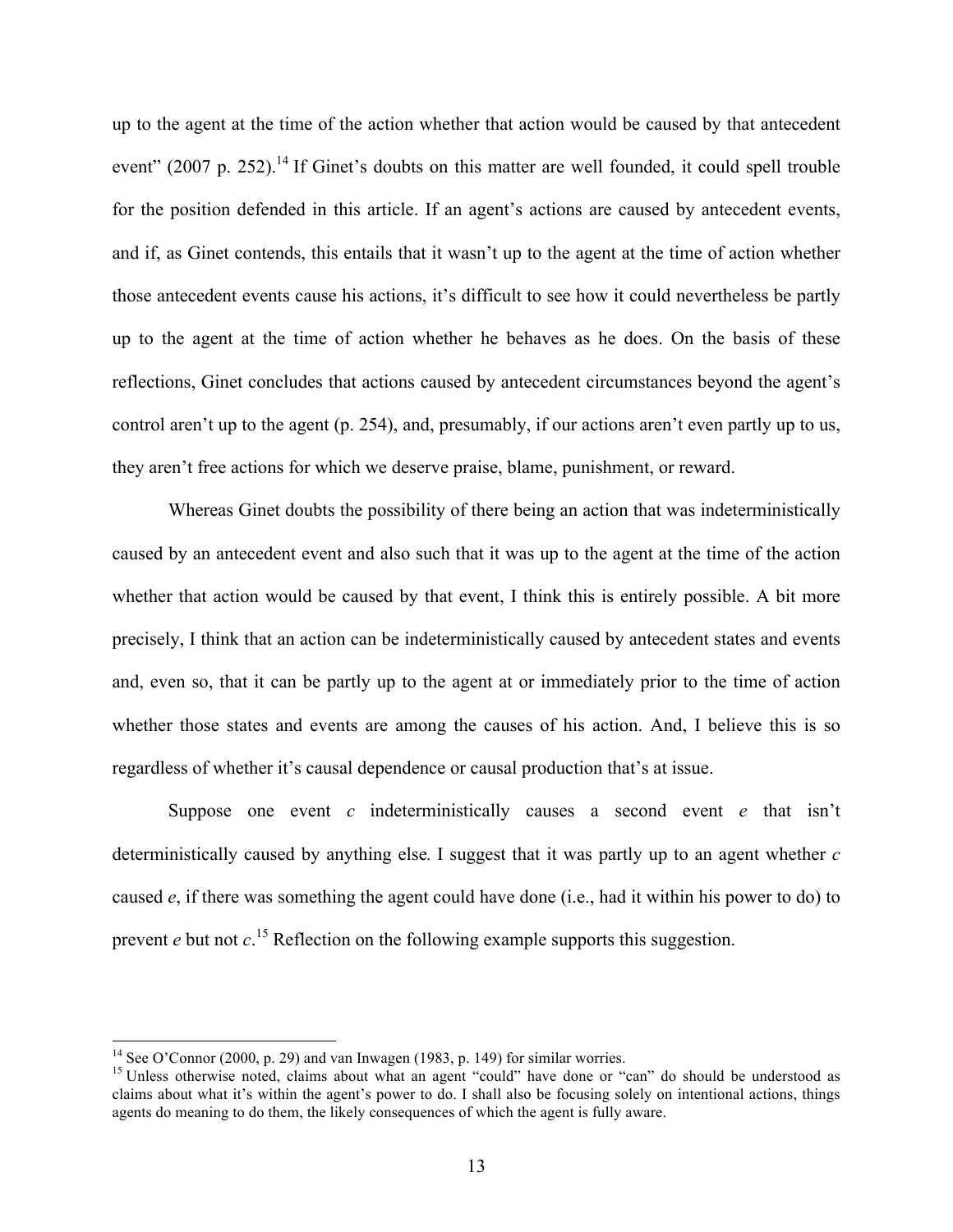Earl shoots Barney in the leg, severing his femoral artery, an event that indeterministically causes Barney's death by exsanguination an hour or so later. Let *s* stand for the shooting and *d* for the death. Barney's surgeon (a sane, rational, uncoerced, fully informed agent) couldn't have prevented *s*, but it was within her power to save Barney's life, thereby preventing *d*. All she had to do was send him to surgery post-haste, which she could have done. For some reason, though, she elected not to do this. (Barney, a self-important busybody if there ever was one, isn't very well liked in the community, a fact that perhaps accounts for the surgeon's otherwise inexplicable refusal to save his life.) In this case, *s* is among the causes of *d*. The latter event clearly depends on the former, and the former is just as clearly among the circumstances that produce the latter.<sup>16</sup> And yet, it seems that it was partly up to the surgeon whether *s* caused *d*, insofar as there was something she could have done to prevent *d* but not *s*.

Here's another illustration of the point, one in which the preventable event is an intentional action. Zachary likes silly dancing, but is mortified by the prospect of doing it in public. However, he has just ingested a drug known to indeterministically cause people to do silly dances. There is, an antidote that, if taken within five minutes of ingesting the drug, will counteract the drug's effects. Zachary has procured this antidote and could easily take it straightaway. However, given his fondness for silly dances, and hoping that the drug will enable him to overcome his fear of dancing in public, he decides not to take the antidote. Several

 $16$  The dependence claim is clear enough, but some might resist the claim about causal production. This worry can be circumvented by considering a variant of the case. Everything is the same as in the original version, except that if Earl hadn't shot Barney in the leg, someone else would have. In this version of the story, Barney would still have died of exsanguination due to a gunshot wound to the leg, had Earl not shot him. Thus, his death by exsanguination doesn't counterfactually depend on Earl's act of shooting him. Clearly, though, Earl's action is still a cause of Barney's death, even though the death doesn't depend, in this version of the story, on the shooting. The death occurs in this version of the story in part (but only in part) because of the shooting; the shooting is among the circumstances that causally produces or brings about the death. These observations support my judgment that, in the original version of the story, Earl's act of shooting Barney is part of what produces Barney's death.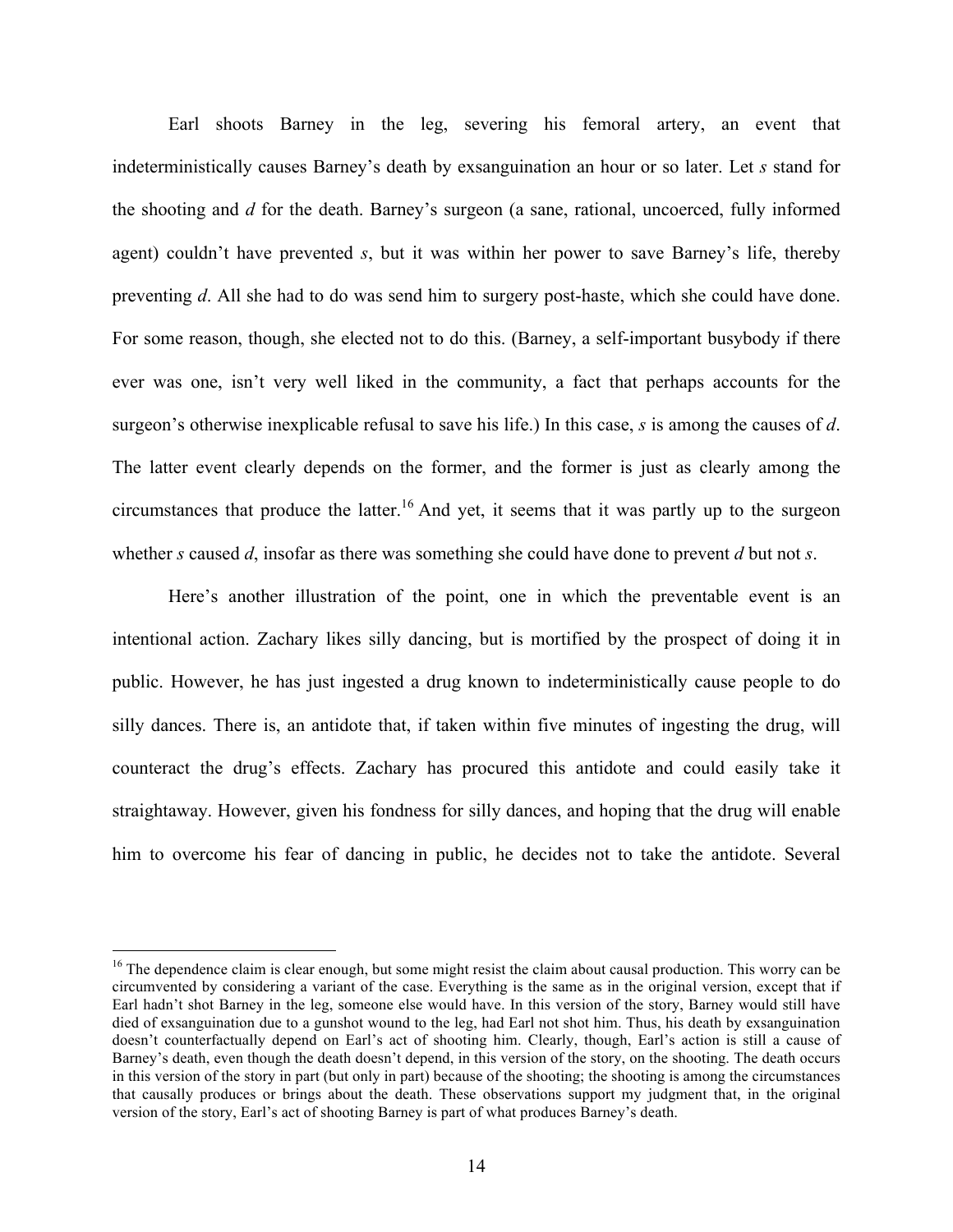moments later the drug takes effect and, as a result, Zachary begins to do a ridiculous little jig for all to see.

Here again one event (the ingesting of the drug) indeterministically causes another (the dancing of a jig). The second event clearly depends on the first; had Zachary not taken the drug, he almost certainly wouldn't have danced a silly jig in public. Moreover, his taking the drug is also clearly among the circumstances that produce his dancing. And yet, it was partly up to Zachary whether his ingesting the drug caused his dancing, insofar as there was something he could have done intentionally to prevent the dancing (viz., take the antidote) that wouldn't have prevented him from ingesting the drug.

Reflection on cases like these supports my claim that, when one event *c* indeterministically causes (produces) a second event *e* that isn't deterministically caused by anything else, it was partly up to an agent whether *c* caused *e*, if there was something the agent could have done to prevent *e* but not *c*. Bearing this claim in mind, let's return one last time to the story about Nigel and his unethical decision to rig the election for the Democratic candidate.

Earlier I argued that Nigel (a sane, morally competent individual, who is responsive to reasons, has ordinary powers of self control, and was well informed of the facts relevant to the situation) is ultimately responsible for the decision he made at *t* to rig the election, and that he had it within his power at or immediately prior to *t* to decide instead at *t* not to rig the election, the fact that his decision was indeterministically caused by an earlier event over which he had no control notwithstanding. Now, if Nigel had decided instead at *t* not to rig the election, this presumably would have prevented the actual decision he made at *t* to rig the election, but would have had no impact on whether Clive had earlier offered him the bribe. Evidently, then, it was partly up to Nigel at or immediately prior to the time of action whether the offer caused the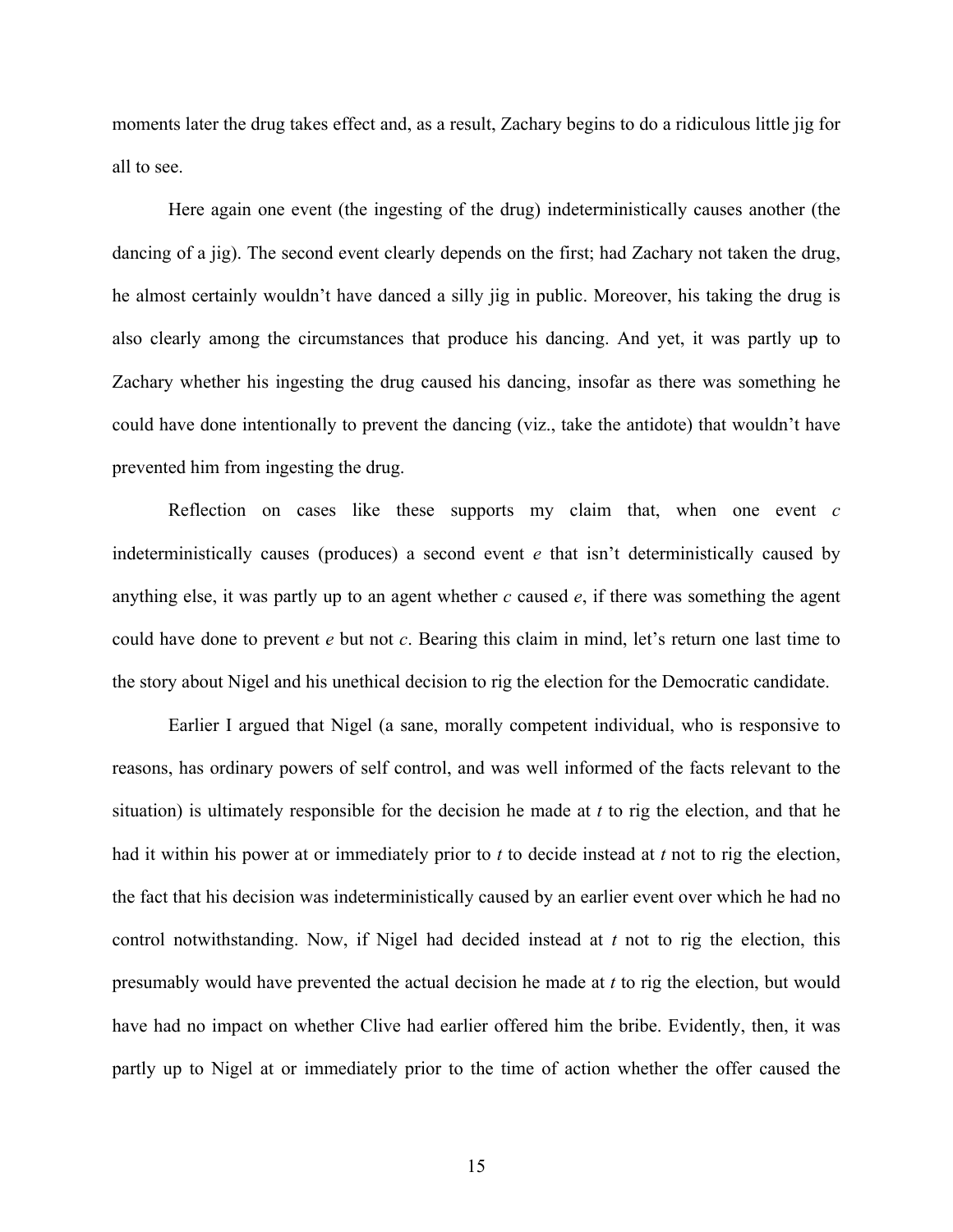decision he made at *t* to rig the election, as there was something he could have done instead at *t* that would have prevented his actual decision but wouldn't have prevented Clive from offering him the bribe. So here we seem to have a case in which an action was indeterministically caused by an antecedent event and, even so, it was partly up to the agent at or immediately prior to the time of action whether that event was among the causes of his action. Moreover, given that Nigel satisfied a collection of jointly sufficient conditions for free action and moral responsibility, it's plausible that it was up to him, in a sense relevant to whether he acted freely and is morally responsible for his decision, whether his action was caused by Clive's offer.

**VI**

Our behavior is causally influenced (even if not deterministically caused) by an array of factors over which we have little or no control, many of which we are only now beginning to identify. I have argued that by itself this fact doesn't pose a significant challenge to our commonsense belief that we sometimes perform free actions for which we are morally responsible. This is because the causation of action per se by prior states and events, including those that are beyond our control, isn't inimical to key features of free agency, such as rationality, self-determination, and the power to do otherwise. There may, of course, be good reasons to doubt that we are free and responsible agents, reasons that appeal to notions like causal determinism, or luck, or the alleged causal inefficacy of consciousness in action initiation. But the fact that our actions have causes, some of which are beyond our control, isn't one of them.

**Acknowledgements**: Omitted to facilitate blind review.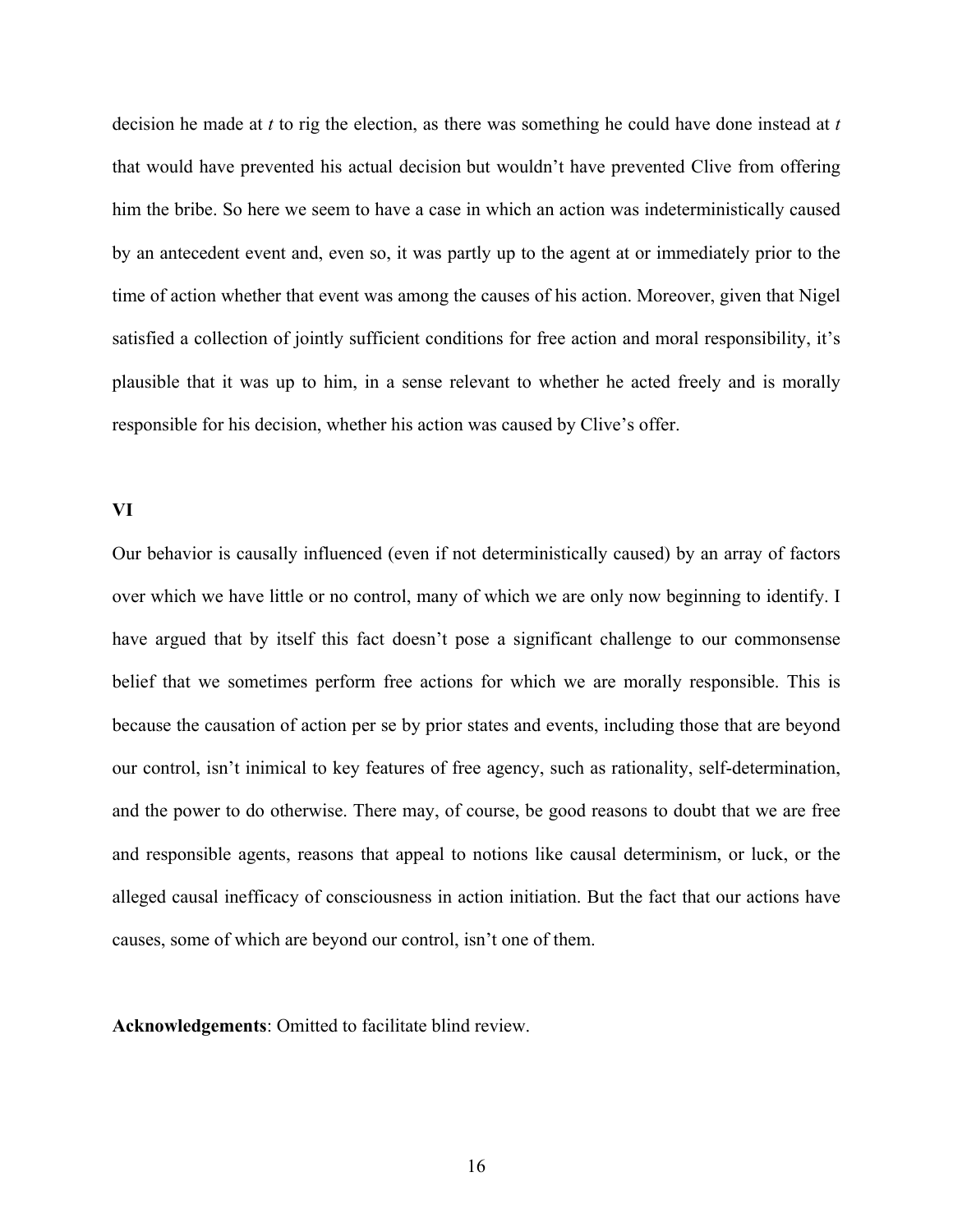# **References**

Anscombe, G.E.M. 1981. "Causality and Determinism," in *Metaphysics and the Philosophy of Mind* (Vol. 2 in *The Collected Philosophical Papers of G.E.M. Anscombe*). Minneapolis: University of Minnesota Press.

Clarke, R. 2003. *Libertarian Accounts of Free Will*. New York: Oxford University Press.

Davidson, D. 1963. "Actions, Reasons, and Causes," *Journal of Philosophy* 60: 685-700.

Fischer, J. M. 2006. "The Cards That Are Dealt You," *The Journal of Ethics* 10: 107-129.

- Ginet, C. 2007. "An Action Can be Both Uncaused and Up to the Agent," in *Intentionality, Deliberation, and Autonomy: The Action-Theoretic Basis of Practical Philosophy*, eds. Christoph Lumer and Sandro Nannini, pp. 243-55. Aldershot, UK: Ashgate.
- Hall, N. 2004. "Two Concepts of Causation," in *Causation and Counterfactuals,* eds. John Collins, Ned Hall, and L. A. Paul, pp. 225-276. MIT Press.

Kane, R. 1996. *The Significance of Free Will*. New York: Oxford University Press.

- Klein, M. 1990. *Determinism, Blameworthiness, and Deprivation*. Oxford: Clarendon Press.
- McCann, H. 1998. *The Works of Agency: On Human Action, Will, and Freedom*. Ithaca, NY: Cornell University Press.
- Mele, A. 2006. *Free Will and Luck*. New York: Oxford University Press.
- Mele, A. 2013. "Actions, Explanations, and Causes," in *Reasons and Causes: Causalism and Anticausalism in the Philosophy of Action*, eds. Giuseppina D'Oro and Constantine Sandis, pp. 160-174. Palgrave Macmillan
- Mellor, D.H. 1995. *The Facts of Causation.* New York: Routledge.
- Schaffer, J. 2000. "Trumping Preemption," *The Journal of Philosophy* 97: 165-181.

Stump, E. 1999. "Dust, Determinism, and Frankfurt: A Reply to Goetz," *Faith and Philosophy*